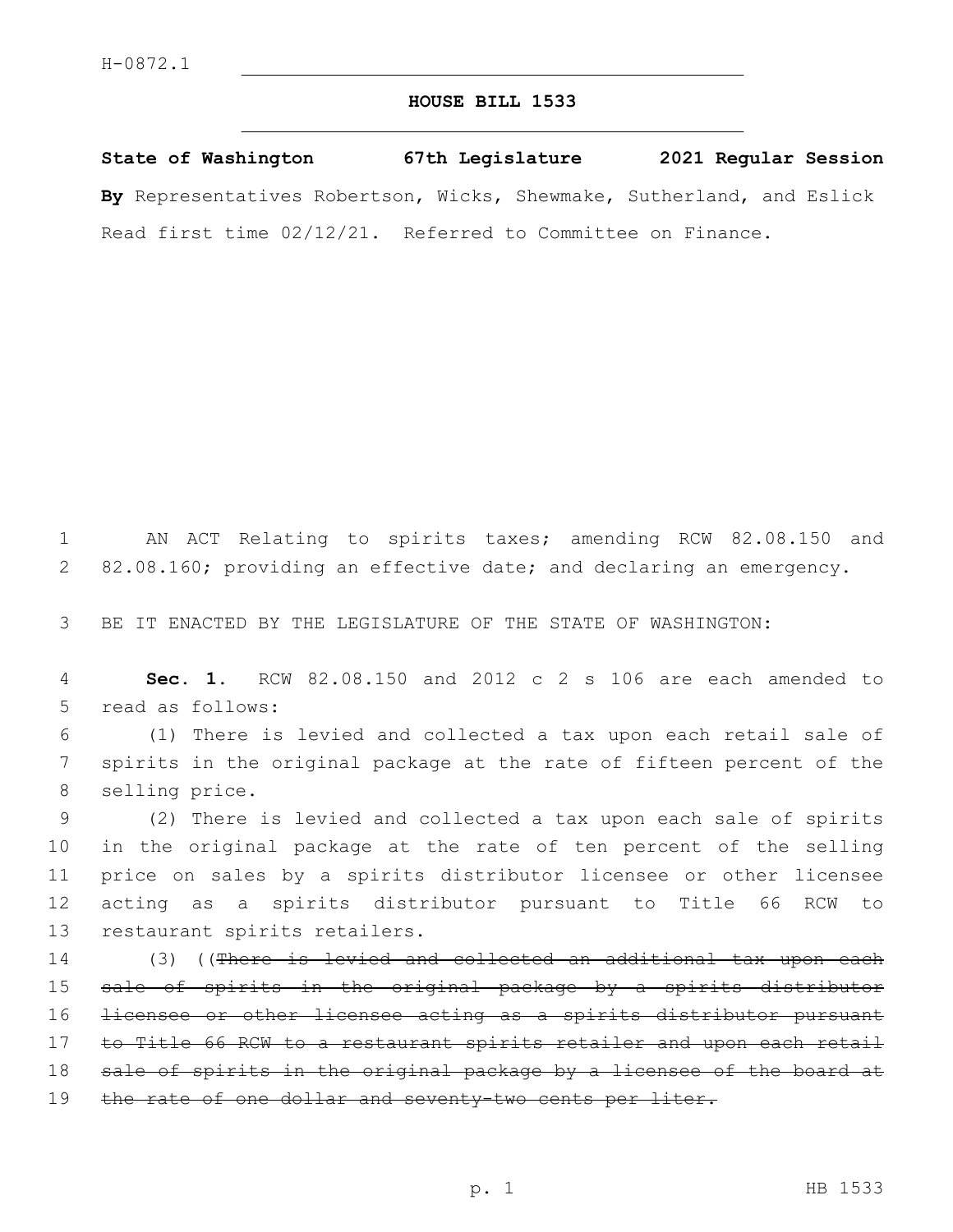1 (4))) An additional tax is imposed equal to fourteen percent 2 multiplied by the taxes payable under subsections (1)( $(-\t+2)$ , and  $(3, 43)$ ) and  $(2)$  of this section.

 (((5) An additional tax is imposed upon each sale of spirits in the original package by a spirits distributor licensee or other licensee acting as a spirits distributor pursuant to Title 66 RCW to a restaurant spirits retailer and upon each retail sale of spirits in 8 the original package by a licensee of the board at the rate of seven 9 cents per liter. All revenues collected during any month from this additional tax must be deposited in the state general fund by the 11 twenty-fifth day of the following month.

12  $(4)$  (4)(a) An additional tax is imposed upon retail sale of 13 spirits in the original package at the rate of three and four-tenths 14 percent of the selling price.

15 (b) An additional tax is imposed upon retail sale of spirits in 16 the original package to a restaurant spirits retailer at the rate of 17 two and three-tenths percent of the selling price.

18 (c) ((An additional tax is imposed upon each sale of spirits in 19 the original package by a spirits distributor licensee or other 20 licensee acting as a spirits distributor pursuant to Title 66 RCW to 21 a restaurant spirits retailer and upon each retail sale of spirits in 22 the original package by a licensee of the board at the rate of forty-23 one cents per liter.

 $(24 - (d))$ ) All revenues collected during any month from additional 25 taxes under this subsection must be deposited in the state general 26 fund by the twenty-fifth day of the following month.

27 (((7)(a) An additional tax is imposed upon each retail sale of 28 spirits in the original package at the rate of one dollar and thirty-29 three cents per liter.

30 (b) All revenues collected during any month from additional taxes 31 under this subsection must be deposited by the twenty-fifth day of 32 the following month into the general fund.

 $(8)$ )) (5) The tax imposed in RCW 82.08.020 does not apply to 34 sales of spirits in the original package.

 $((49)$ )  $(6)$  The taxes imposed in this section must be paid by the buyer to the seller, and each seller must collect from the buyer the full amount of the tax payable in respect to each taxable sale under this section. The taxes required by this section to be collected by the seller must be stated separately from the selling price, and for purposes of determining the tax due from the buyer to the seller, it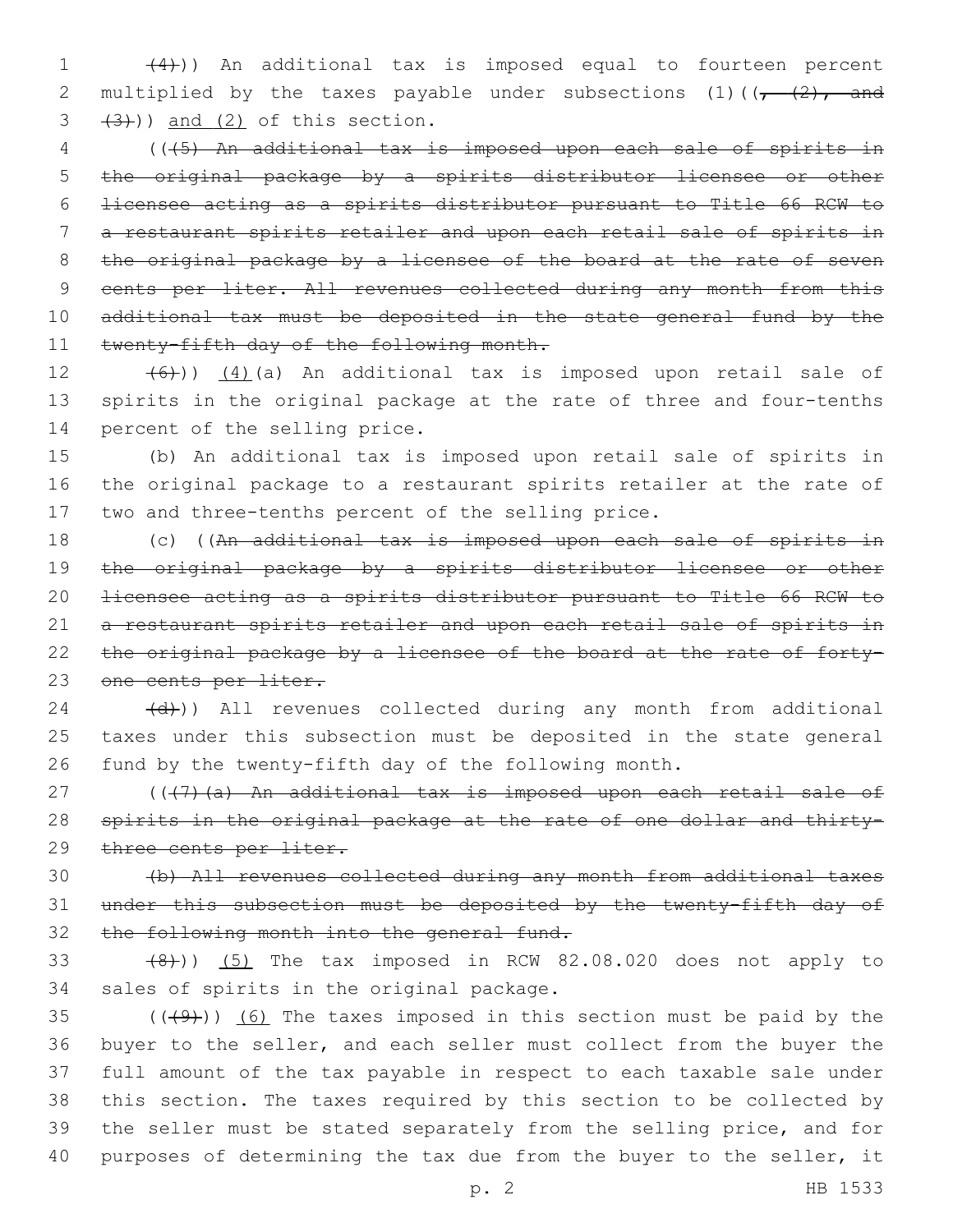is conclusively presumed that the selling price quoted in any price list does not include the taxes imposed by this section. Sellers must report and return all taxes imposed in this section in accordance 4 with rules adopted by the department.

5 (( $(10)$ ) (7) As used in this section, the terms, "spirits" and "package" have the same meaning as provided in chapter 66.04 RCW.

 **Sec. 2.** RCW 82.08.160 and 2015 3rd sp.s. c 4 s 975 are each 8 amended to read as follows:

 (1) On or before the twenty-fifth day of each month, all taxes collected under RCW 82.08.150 during the preceding month must be remitted to the state department of revenue, to be deposited with the state treasurer. Except as provided in subsections (2), (3), (4), and (5) of this section, upon receipt of such moneys the state treasurer must credit sixty-five percent of the sums collected and remitted under RCW 82.08.150 (1) and (2) and one hundred percent of the sums 16 collected and remitted under RCW 82.08.150(3) ((and (4))) to the state general fund and thirty-five percent of the sums collected and remitted under RCW 82.08.150 (1) and (2) to a fund which is hereby created to be known as the "liquor excise tax fund."

 (2) During the 2012 fiscal year, 66.19 percent of the sums collected and remitted under RCW 82.08.150 (1) and (2) must be deposited in the state general fund and the remainder collected and remitted under RCW 82.08.150 (1) and (2) must be deposited in the 24 liquor excise tax fund.

 (3) During fiscal year 2013, all funds collected under RCW 26 82.08.150 (1), (2), and (3)( $(- \text{and} (4))$ ) must be deposited into the 27 state general fund.

 (4) During the 2013-2015 fiscal biennium, seventy-seven and one- half percent of the sums collected and remitted under RCW 82.08.150 (1) and (2) must be deposited in the state general fund, and the remainder collected and remitted under RCW 82.08.150 (1) and (2) must be deposited in the liquor excise tax fund. The amendments in this section are curative, clarifying, and remedial and apply 34 retroactively to July 1, 2013.

 (5) During the 2015-2017 fiscal biennium, the liquor excise tax fund may be appropriated for the local government fiscal note program in the department of commerce. It is the intent of the legislature to continue these policies in the 2017-2019 fiscal biennium.

p. 3 HB 1533